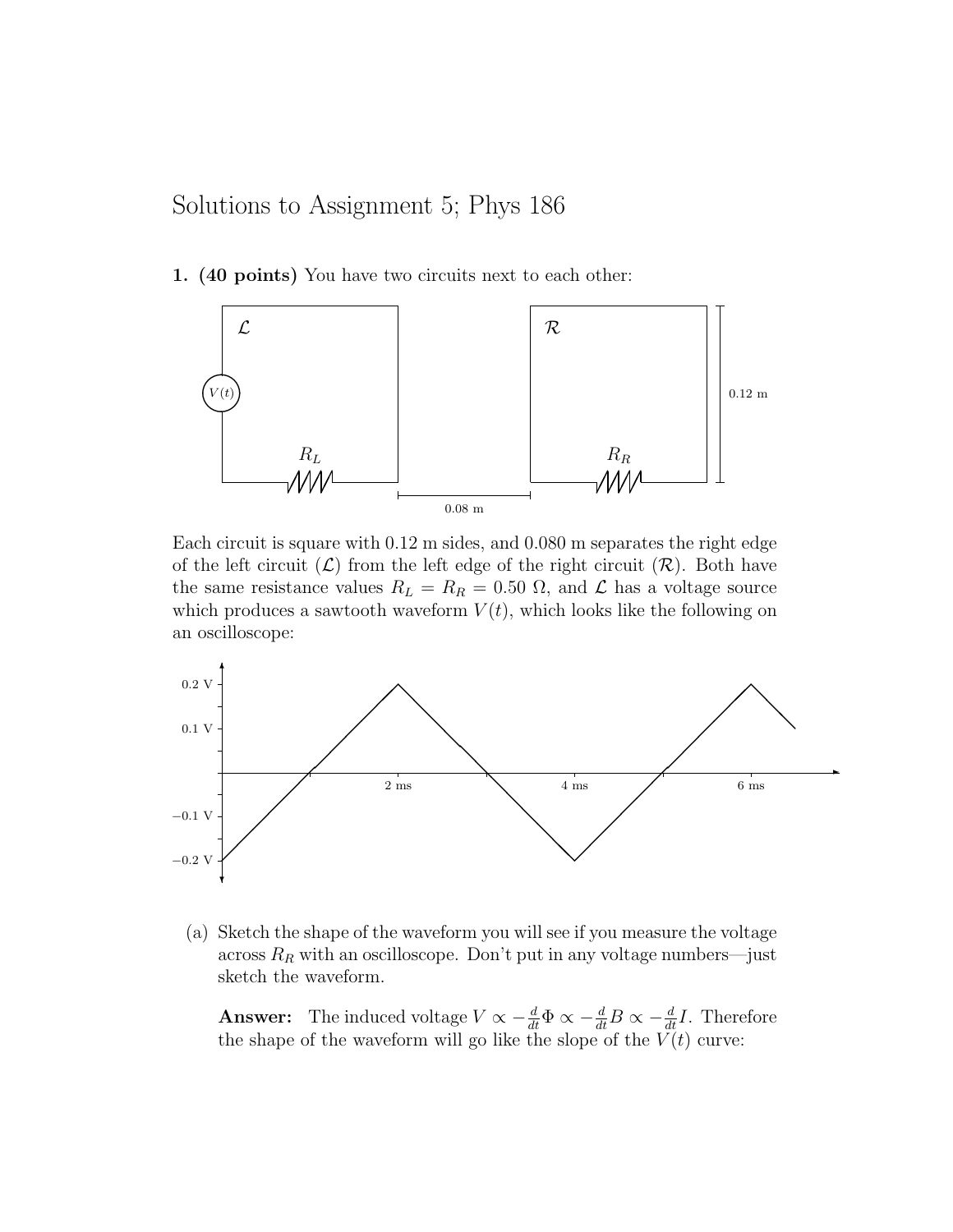

(b) Now let's make some approximations to estimate the amplitude of the voltage waveform induced in  $\mathcal{R}$ . There are four wire segments in  $\mathcal{L}$ : the left, top, right, and bottom on the diagram. The current in each wire produces a magnetic field through  $\mathcal R$ . Only one of the following makes the largest contribution to the magnetic flux through  $\mathcal{R}$ —we will just take that and ignore the rest. Circle your answer:

The right wire The top and bottom wires The left wire

Brief explanation: The magnetic field falls off with distance; the right wire is closest to  $R$  and therefore will give the largest contribution.

The magnetic field produced by the wire segment you picked will not be uniform through  $\mathcal R$ . But we are looking for a rough estimate, so we will assume that is is uniform. The magnitude of  $B$  at what part of  $\mathcal R$ will be a representative value to use in this uniform approximation?

The right edge The center The left edge

Brief explanation: The magnetic field falls off with distance; the center is therefore a more representative value between the right and left extremes.

Now we need an equation that will help us get the magnetic flux:

Loop: 
$$
B = \frac{\mu_0 I}{2r}
$$
  $\underline{\text{Long wire:}} B = \frac{\mu_0 I}{2\pi r}$  Write:  $F = ILB$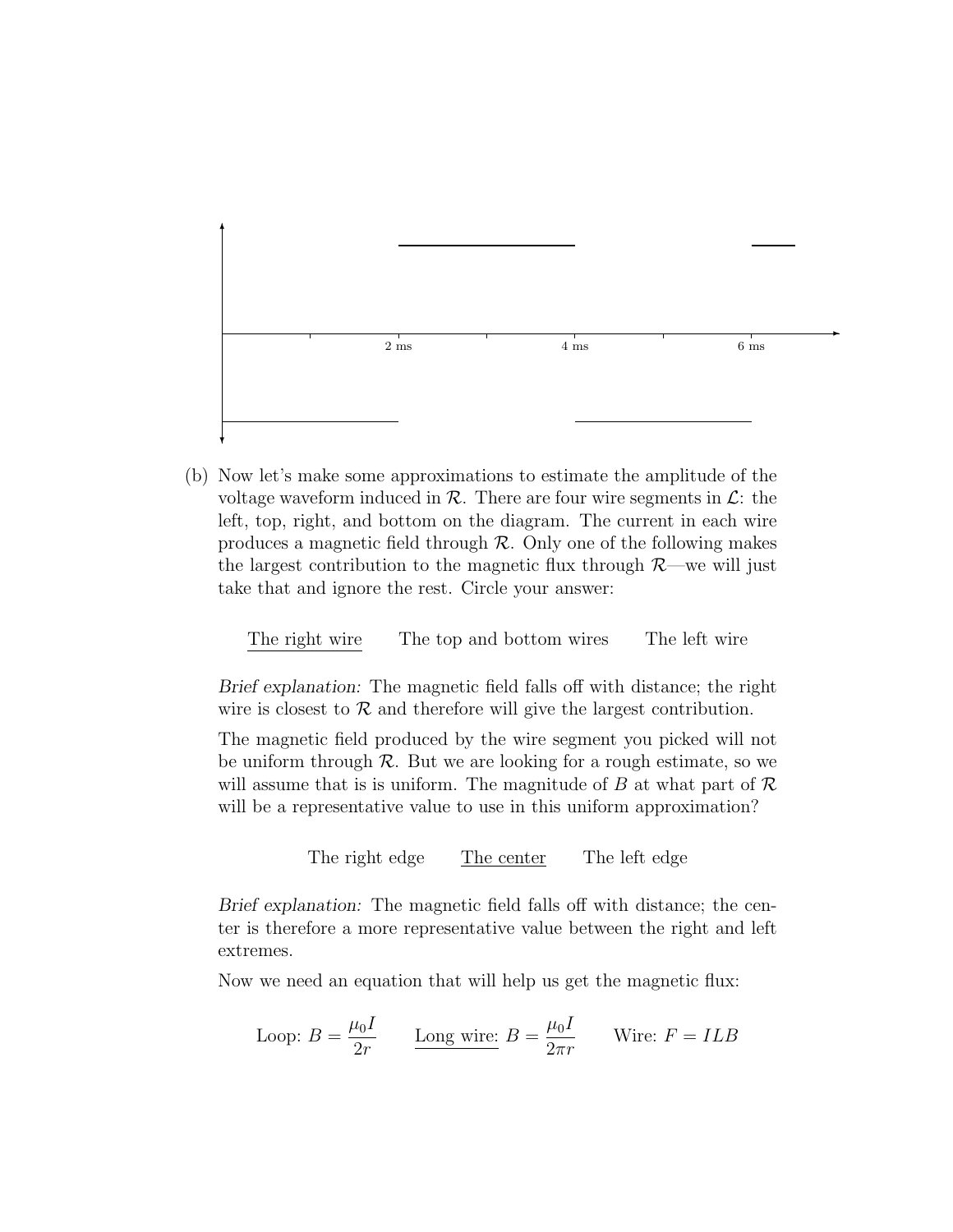Brief explanation: The loop equation refers to the field at the *center* of a circular loop, which is not at all this situation. The force on a wire is totally irrelevant. Though the magnetic field created by a long wire is not a very accurate approximation here, since the wire length is comparable to the distance to the wire, we only need a rough estimate.

Finally, use all this and estimate the amplitude of the waveform sketched in part (a).

**Answer:** We use  $r = 0.14$  m as the distance to the center of  $\mathcal{R}$ , and the area  $A = (0.12 \text{ m})^2$ . In that case

$$
V = -\frac{d}{dt}\Phi = -\frac{\mu_0 A}{2\pi r}\frac{d}{dt}I
$$

The current is  $I = V(t)/R_L$ , therefore

$$
\frac{d}{dt}I = \frac{1}{R_L}\frac{d}{dt}V(t)
$$

The rate of change of the sawtooth voltage is the slope,  $\pm 200 \text{ V/s}$ , depending on whether it is increasing or decreasing. The induced voltage will therefore be

$$
V = \pm \frac{\mu_0 A}{2\pi r R_L} \frac{d}{dt} V = \pm 8.2 \times 10^{-6} \text{ V}
$$

So the amplitude is, very approximately,  $8.2 \times 10^{-6}$  V.

2. (20 points) You have a long current-carrying wire, and a circuit next to it:

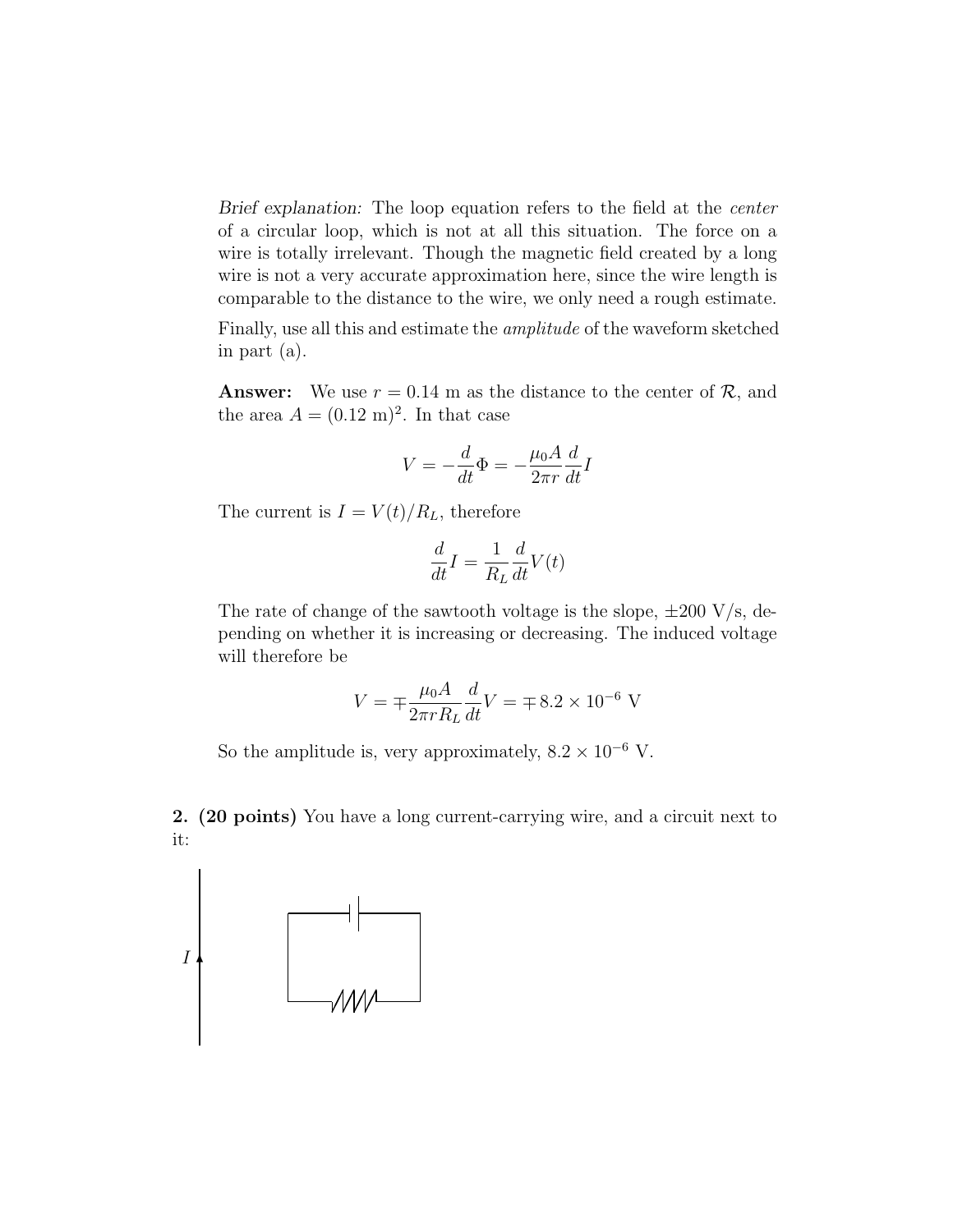(a) In the picture, draw in the magnetic field produced by the long wire with current I, and indicate the current direction in the circuit.

Answer: By the right hand rule, the magnetic field produced by the long wire will be into the page where the circuit is located. The field strength will decrease as you go father from the wire, which you can indicated by drawing  $\times$  symbols less densely as you move away.

The current in the circuit will be clockwise, since the  $+$  end of the battery is on the right.

(b) Will the circuit be attracted to the long wire, repelled by it, or will it feel no force? State your reasoning.

**Answer:** By the right hand rule, the magnetic force on the current in the part of the circuit closest to the wire will be toward the left. The segment with the battery will feel a force upward. The far segment will feel a rightward force. And the segment with a resistor will feel a downward force.

Observing the symmetry of the situation, the upward and downward forces will be equal and opposite: they will cancel. The magnitude of the leftward force, however, will be larger than that of the rightward force. This is because while the currents are the same, the magnetic field magnitude is smaller on the side farther away from the long wire.

So when you add all the forces up, you will end up with a total force toward the left, which means that the circuit will be attracted to the wire.

(c) If you let the circuit move according to the total magnetic force that might be acting on it, will any extra voltage  $V_{\text{extra}}$  be induced in the circuit? State your reasoning.

Answer: Yes. If the circuit moves toward the left, its area and orientation won't change, but the magnetic field will become stronger. Therefore the magnetic flux Φ will change, and a non-zero rate of change will mean a non-zero  $V_{\text{extra}}$  induced in the circuit.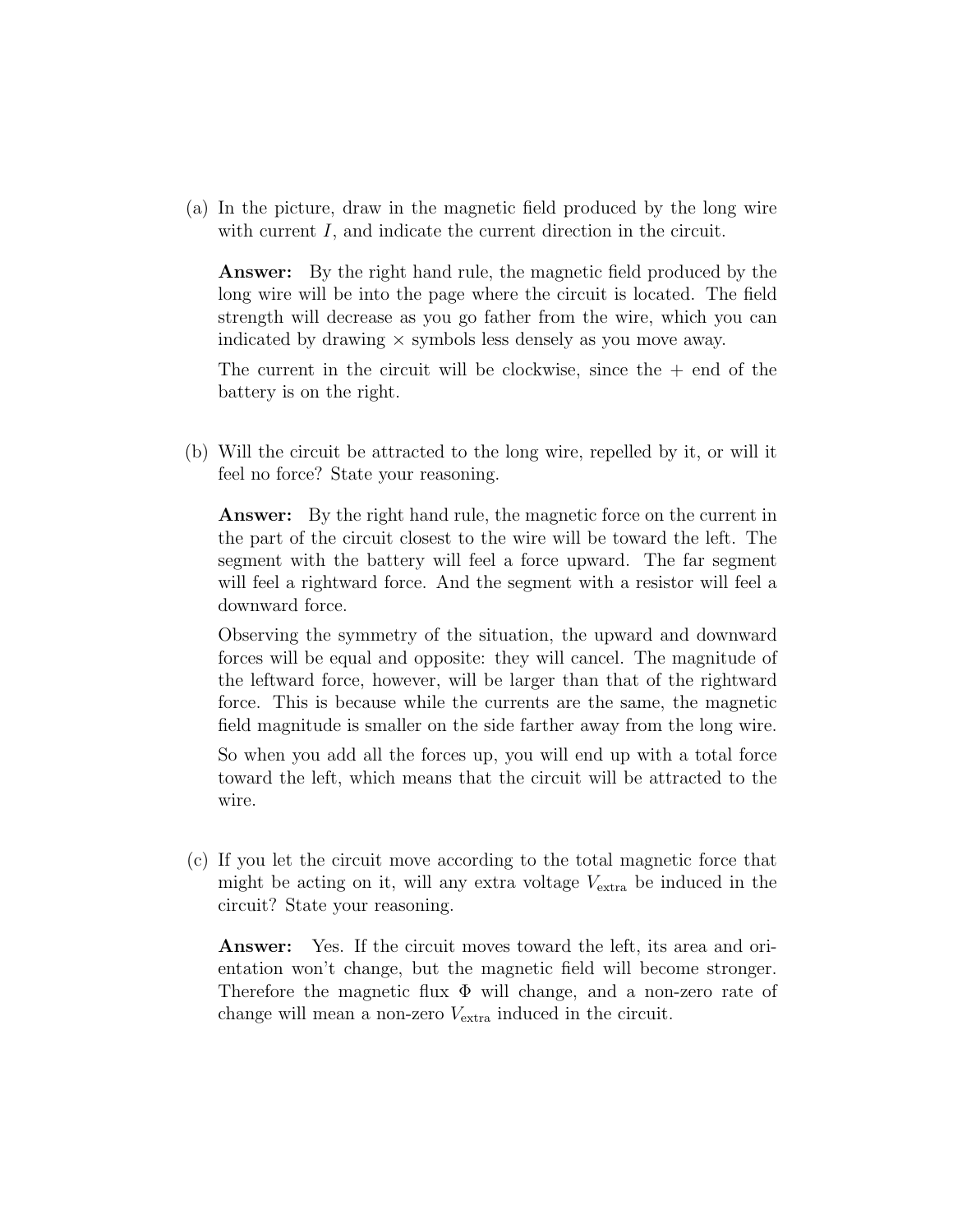3. (40 points) This question is about charges in electric and magnetic fields.

(a) Magnetic fields act on moving charges. To get electrons moving at high speed, we can accelerate them by using a high voltage. Say an electron with charge  $-e$  and mass m starts at rest, and gains kinetic energy by accelerating through a voltage difference of  $-V_a$ . What is v, its final speed, in terms of  $e$ ,  $m$ , and  $V_a$ ?

**Answer:** The energy gained by the electron will be  $eV_a$ . This goes into kinetic energy,  $\frac{1}{2}mv^2$ . Solving,

$$
v = \sqrt{2eV_a/m}
$$

- (b) An electron with speed  $v$ , moving toward the right, enters a region with a uniform magnetic field with magnitude B. The magnetic field points into the page. What is the magnitude of the magnetic force on the electron,  $F_B$ , in terms of B, e, m, and  $V_a$ ? Draw its direction as the rightward-moving electron just enters the region with the uniform magnetic field into the page.
- (c) Draw a diagram showing the trajectory of the electron in the same magnetic field. (The black dot is, once again, the electron entering the magnetic field.)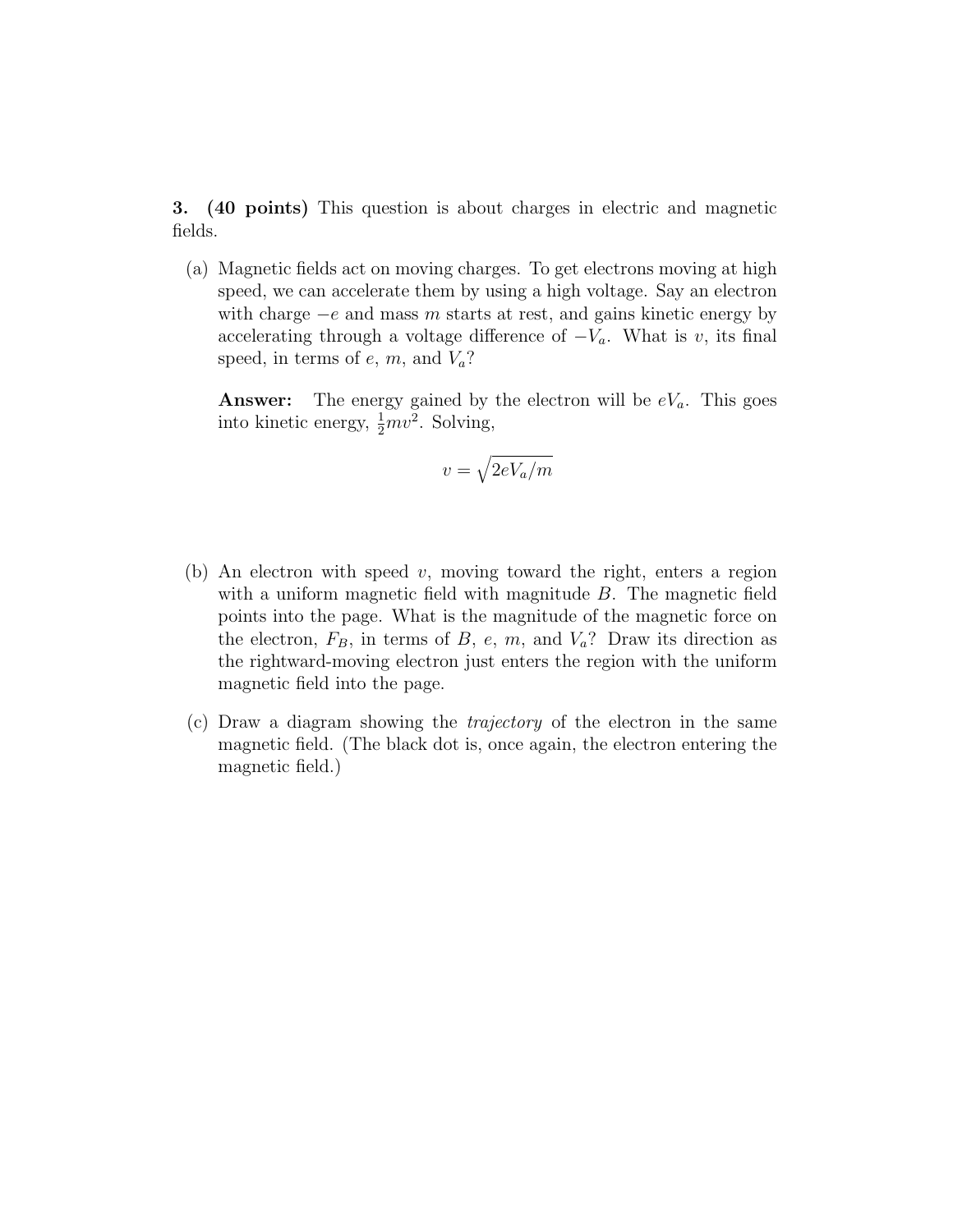

**Answer:** This magnetic field will produce a force  $F_B = evB$ , always perpendicular to the velocity. This bends the electron in a circular path. By the right-hand-rule, and the fact that the electron has a negative charge,  $\vec{F}_B$  will point downward on the page. Therefore the electron bends downward in a circular arc.

(d) Now say that the electron, instead of emerging into a magnetic field, enters a region with a uniform electric field. The electron with speed  $v$ , moving toward the right, comes in between the plates of a parallel plate capacitor that produces an electric field with magnitude E. The field points downward on your page. Draw a diagram showing the trajectory of the electron in the uniform electric field.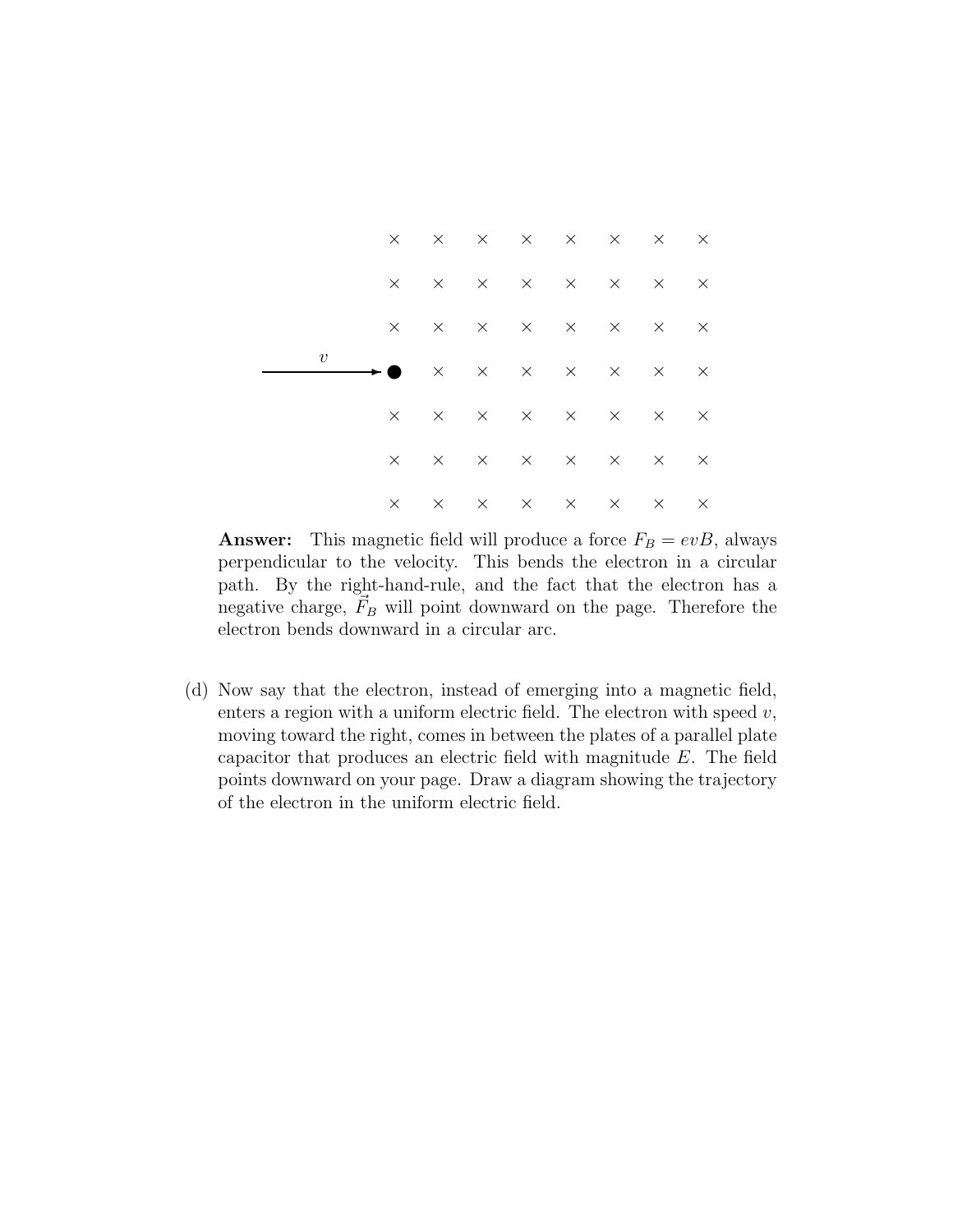

**Answer:** The electric force is  $F_E = eE$  in magnitude. Since the electron charge is negative,  $\vec{F}_E$  points upward on the page. This *constant* force will bend the electron upwards, in a parabolic trajectory.

(e) The capacitor has a voltage difference of  $V_c$  across its plates, which are separated by a distance  $d$ . What is  $E$ , the magnitude of the electric field in this capacitor, in terms of  $V_c$  and  $d$ ? **Answer:** The voltage in

a capacitor increases linearly with distance, from 0 to  $V_c$ . Therefore

$$
E = \frac{V_c}{d}
$$

(There are multiple ways to get this.)

(f) Now say that the electron with speed  $v$  emerges into an region where both a uniform magnetic field and a uniform electric field exists in the ways described in (b) and (d). If the magnitude  $B$  is just right, the electric force and magnetic force will cancel each other out and the electron will not be affected. Find this value of B in terms of  $V_c$ ,  $V_a$ ,  $e$ ,  $m$ , and  $d$ .